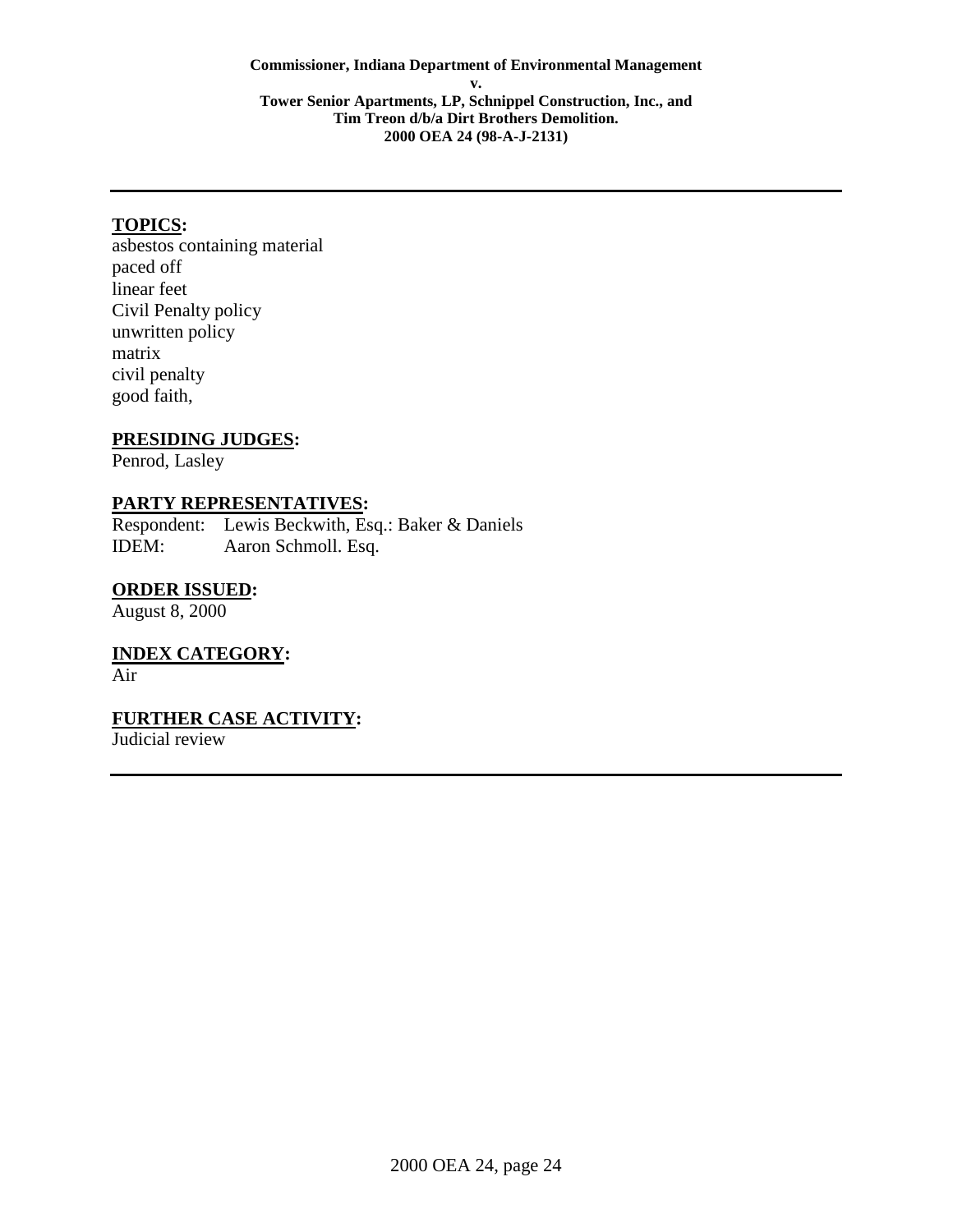#### **Commissioner, Indiana Department of Environmental Management**

**v.** 

**Tower Senior Apartments, LP, Schnippel Construction, Inc., and Tim Treon d/b/a Dirt Brothers Demolition. 2000 OEA 24 (98-A-J-2131)** 

| <b>STATE OF INDIANA</b><br><b>COUNTY OF MARION</b>               |  | SS: | BEFORE THE INDIANA OFFICE OF<br>ENVIRONMENTAL ADJUDICATION |
|------------------------------------------------------------------|--|-----|------------------------------------------------------------|
| IN THE MATTER OF:                                                |  |     |                                                            |
| COMMISSIONER, INDIANA DEPARTMENT<br>OF ENVIRONMENTAL MANAGEMENT, |  |     |                                                            |
| Complainant,                                                     |  |     |                                                            |
| V.                                                               |  |     | CAUSE NO. 98-A-J-2131                                      |
| TOWER SENIOR APARTMENTS, LP,                                     |  |     |                                                            |
| SCHNIPPEL CONSTRUCTION, INC., AND                                |  |     |                                                            |
| TIM TREON d/b/a DIRT BROTHERS                                    |  |     |                                                            |
| DEMOLITION,                                                      |  |     |                                                            |
| Respondents.                                                     |  |     |                                                            |

### **FINAL ORDER AFFIRMING RECOMMENDED ORDER**

This constitutes notice that on June 26, 2000, the Administrative Law Judge issued a Recommended Order in the above-captioned matter. The parties filed appeals of the Recommended Order and the Chief Administrative Law Judge, as the ultimate authority for final decisions by the Indiana Department of Environmental Management (IDEM) and after reviewing the record of these proceedings, hereby finds the following:

1. Respondents contend that the material around the pipes was not consistently asbestos. They observe that some of it was cork or fiberglass and, therefore, some of the pipes "paced-off" by the inspectors should not have been included as meeting the threshold amount of asbestos. The Administrative Law Judge, however, correctly determined that IDEM provided credible evidence; namely, the affidavits from the inspectors and their reports, to support its contention that 600 linear feet of asbestos-containing material had been disturbed. Respondents, on the other hand, while not disputing that some of the pipes were covered with asbestos containing material, offered no evidence of what percentage of the pipes were covered with cork or fiberglass. Because IDEM presented credible evidence and Respondents offered nothing more than speculation, the Administrative Law Judge's determination is supported by the evidence.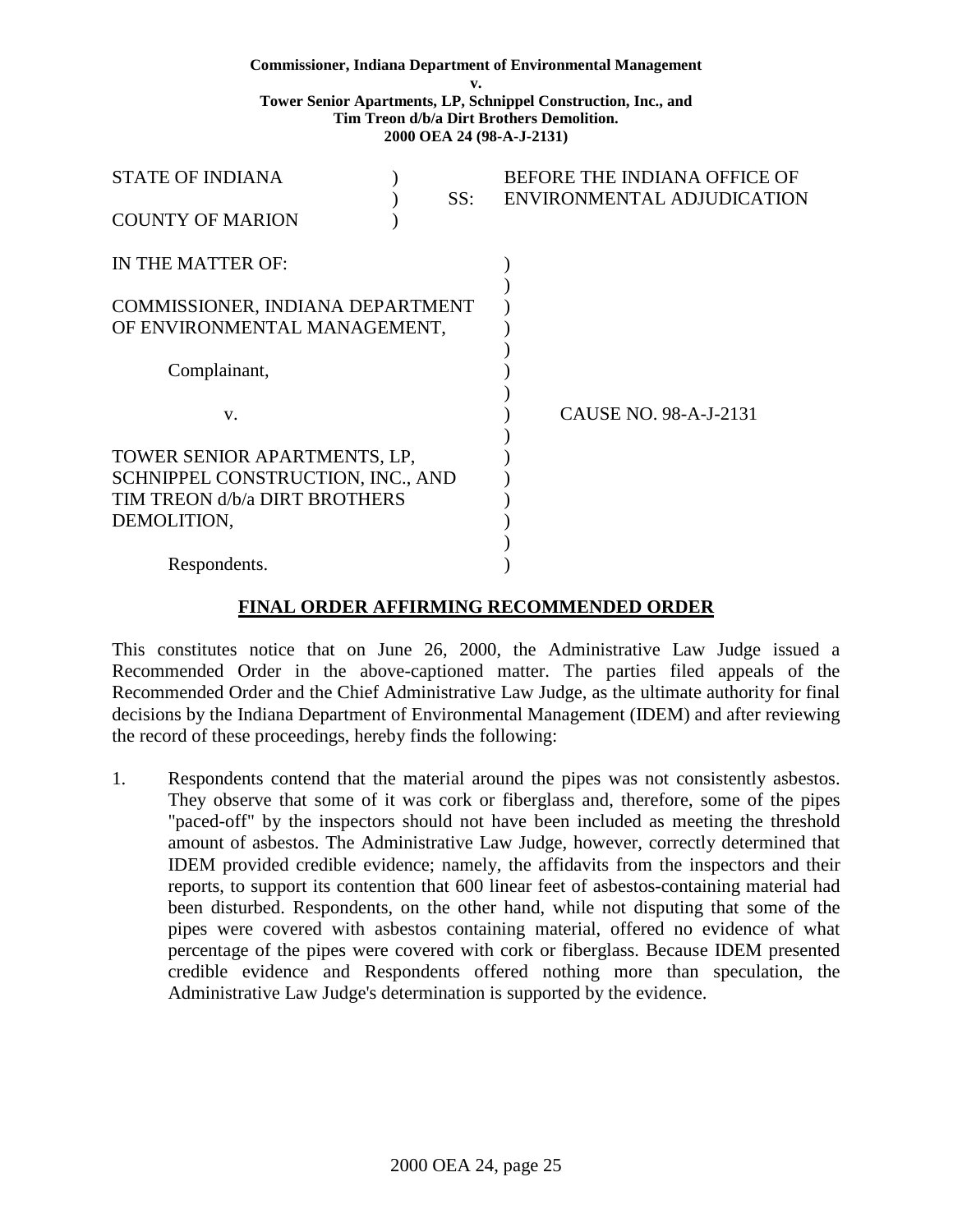- 2. Respondents, in regards to the civil penalty assessment, argue that the Administrative Law Judge did not take into account mitigating factors in adjusting the base penalty amount; rather, she considered those factors when selecting a penalty within the matrix. IDEM's Civil Penalty Policy plainly states: "Prompt correction of environmental problems can also constitute good faith. However, simply returning to compliance, in the absence of any other good-faith effort, will not justify a downward adjustment of the penalty." Civil Penalty Policy page 6. Hence, the Administrative Law Judge should not have adjusted the base penalty simply because Tower and Schnippel quickly corrected the violations.
- 3. IDEM appealed the Recommended Order because the Administrative Law Judge found that the case manager improperly relied on an unwritten policy of always selecting the highest penalty within the matrix. After reviewing the testimony on this issue, the Administrative Law Judge is entitled to deference for her conclusion that such an unwritten policy existed and that the case manager followed it when assessing penalties in this case. Despite the conflicting testimony, the case manager acted in conformance with the unwritten policy.
- 4. IDEM also argues that the Administrative Law Judge usurped the authority of the commissioner when she recalculated the penalties assessed. Just as a trial court is free to reject or calculate penalties when the commissioner seeks them without the issuance of an Agreed Order or Commissioner's Order; likewise, this office may calculate penalties based on the evidence presented during a hearing. Furthermore, the Administrative Orders and Procedures Act requires a trial court to vacate, affirm or remand an agency action. Indiana Code § 4-21.5-5-15. There is no statutory counterpart for administrative review.
- 5. Finally, while it was appropriate for the Administrative Law Judge to consider each group of violators as identified by IDEM, the penalties assessed against Dirt Brothers in the Commissioner's Order are not disputed by Dirt Brothers and IDEM may seek to recover the penalties in the Commissioner's Order in another forum.
- 6. Tower and Schnippel are hereby ordered to pay the civil penalties identified in the Recommended Order within thirty days of the date of this order. Such payment shall identify the site name and be made payable to:

Cashier Indiana Department of Environmental Management 100 North Senate Avenue P.O. Box 7060 Indianapolis, IN 46206-7060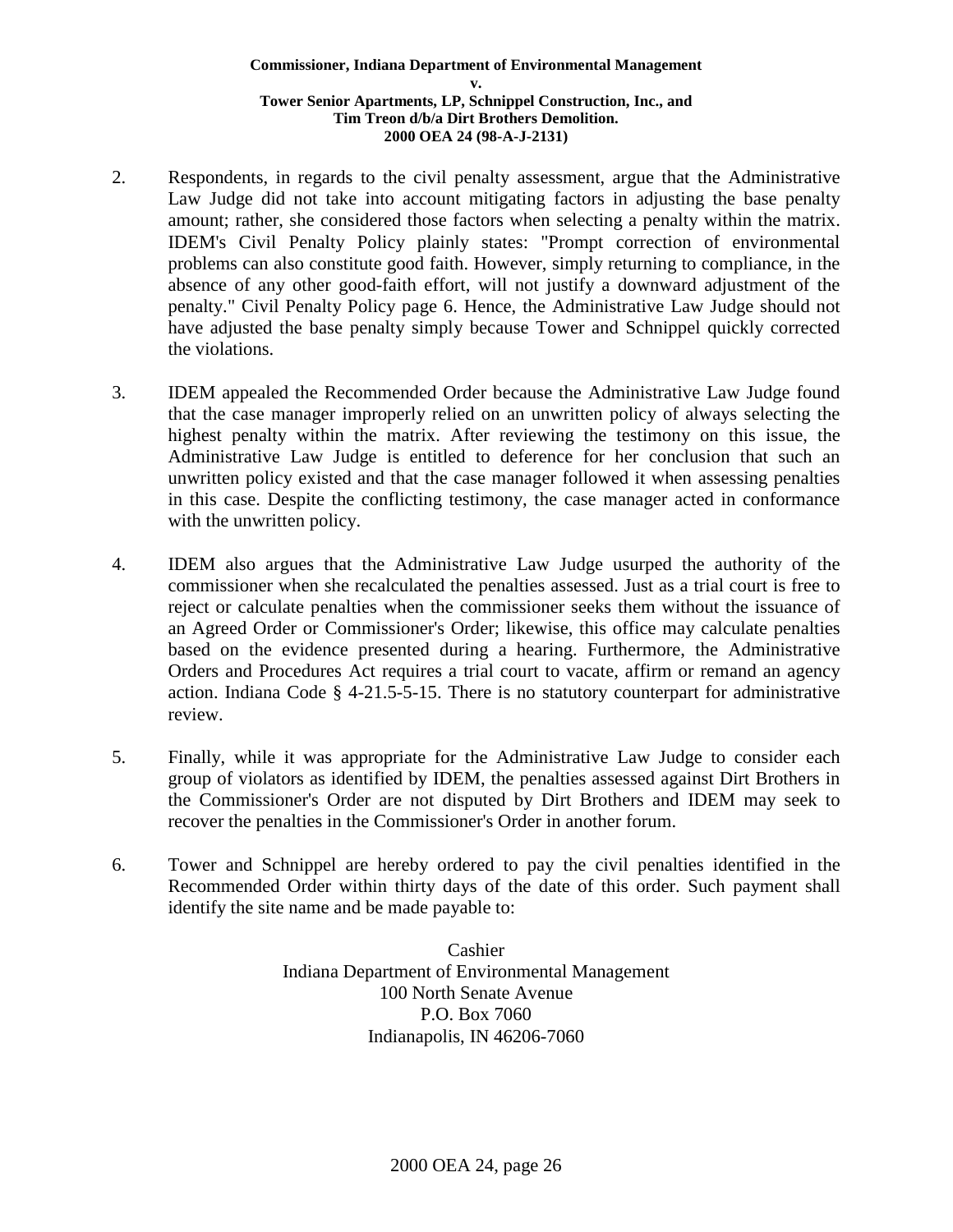The Recommended Order is hereby **AFFIRMED** and incorporated herein by reference.

You are further notified that pursuant to Indiana Code 4-21.5-7-5, the Office of Environmental Adjudication serves as the Ultimate Authority in administrative review of decisions of the Commissioner of the Indiana Department of Environmental Management. This is a Final Order subject to Judicial Review consistent with applicable provisions of IC 4-21.5. Pursuant to IC 4- 21.5-5-5, a Petition for Judicial Review of this Final Order is timely only if it is filed with a civil court of competent jurisdiction within thirty (30) days after the date this notice is served.

**IT IS SO ORDERED** in Indianapolis, Indiana this 8th day of August 2000.

Wayne E. Penrod Chief Administrative Law Judge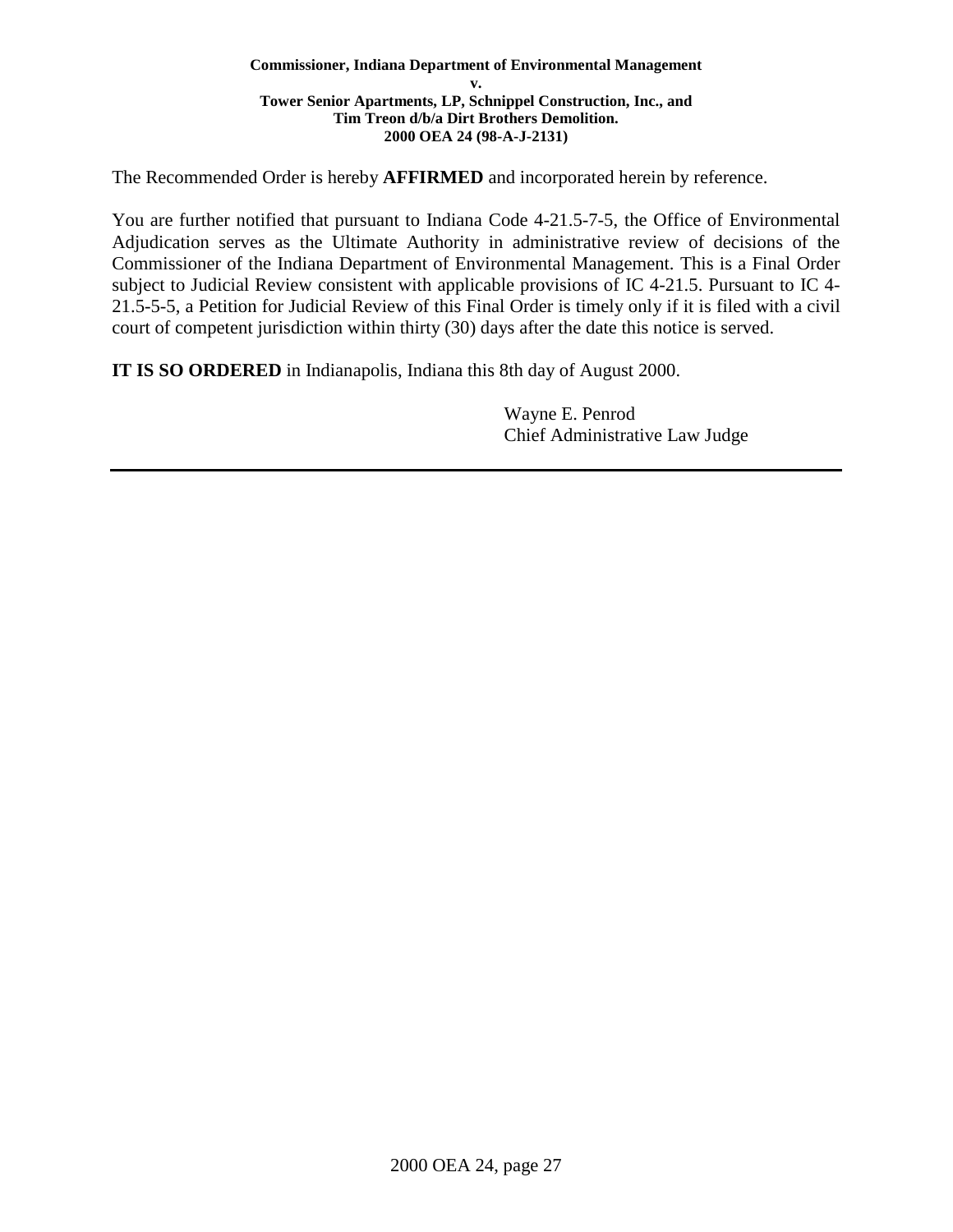### **RECOMMENDED ORDER**

#### **I. Statement of the Case:**

On October 22, 1998, Tower Senior Apartments, LLC (Tower) and Schnippel Construction, Inc. (Schnippel) petitioned for administrative review of a Commissioner's Order issued against them and Dirt Brothers Demolition (Dirt Brothers) on October 5, 1998. The Indiana Department of Environmental Management (IDEM) moved for partial summary judgment as to the violations cited in the Commissioner's Order. Partial Summary Judgment was granted in favor of IDEM on January 4, 2000. A final hearing regarding the civil penalties was held on March 15, 2000. The parties submitted post-hearing briefs on April 24, 2000.

### **II. Findings of Fact:**

The Administrative Law Judge finds, by a preponderance of the evidence, the following facts:

- 1. The Undisputed Facts contained in the 1999 Order Granting Partial Summary Judgment are incorporated by reference herein.
- 2. Ms. Lynne Donahue served as the enforcement case manager for this case and assessed a total civil penalty of \$ 110,000.00 against Tower, Schnippel and Dirt Brothers.
- 3. Tower and Schnippel were assessed with \$ 67,250.00 for the violations on November 20, 1997 (326 IAC 14-10-1, 326 IAC 14-10-3 and 326 IAC 14-10-4(1)) and December 15, 1997 (326 IAC 14-10-4(1)). Tower and Dirt Brothers were assessed with a civil penalty of \$ 43,750.00 for violations on November 20, 1997 (326 IAC 18-3-3 and 326 IAC 14- 10-4) and December 15, 1997 (326 IAC 18-3-3 and 326 IAC 14-10-4).
- 4. The case manager relied upon a number of guidance documents for assessing the civil penalties. Only one of the relied upon documents was a published, non-rule policy document; namely, the "Civil Penalty Policy."
- 5. As part of an unwritten IDEM policy, the case manager consistently selected the highest penalty in the civil penalty matrix when assessing penalties against Tower, Schnippel and Dirt Brothers.
- 6. The case manager also relied upon inspection reports containing the inspectors' observations of the premises and citations to violations.
- 7. The case manager considered the "project ACM" and defined it as "activities leading up to an inspection to be an entire asbestos removal project." Based on that definition, she found that 100% of the project ACM was in violation.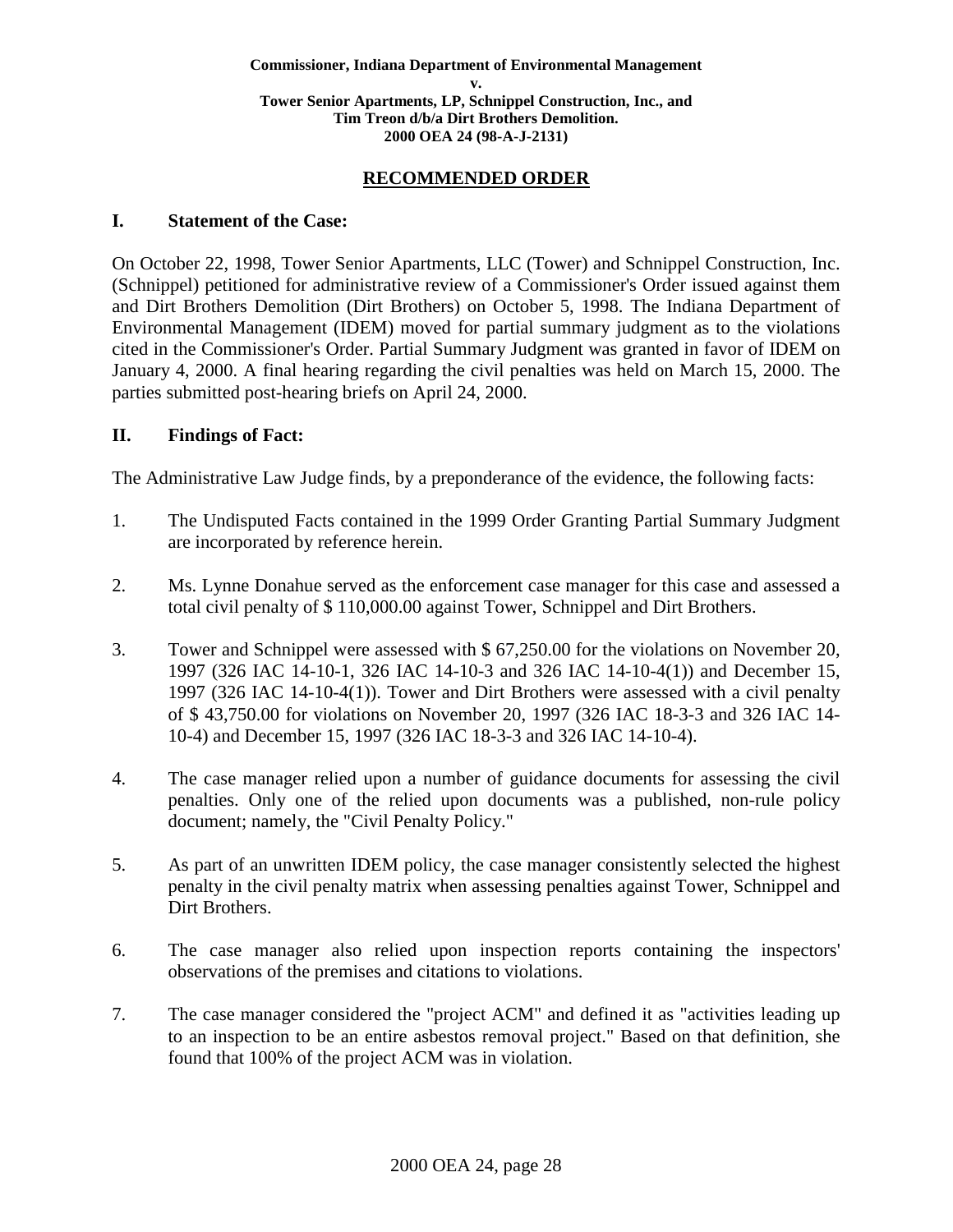- 8. The inspection reports, however, concluded that 31% of project ACM was disturbed on November 20, 1997 and 6% on December 15, 1997.
- 9. The case manager also grouped certain violations together because they "basically caused," "were similar" or "contributed to" other violations. The best example of grouping was the work practice violations, which included violations like failure to wet RACM, failure to post warning signs and failure to store material securely, etc.
- 10. Even though the failure to inspect "largely contributed to" the failure to remove RACM before renovation/demolition activities, those violations were not grouped together.

### **III. Discussion:**

Tower and Schnippel contend that IDEM's proposed penalty is not rationally related to the facts of this case, was calculated without adequately considering the criteria provided in IDEM's Penalty Policy or Enforcement Guidance and simply fails to address the statutory criteria required by the Clean Air Act. Specifically, the enforcement case manager failed to consider the amount of asbestos disturbed, the actions taken before and after the violations and failed to assign a nominal penalty to resultant violations. If the case manager had properly considered those factors, a penalty of \$ 27,312 for Tower and Schnippel would have been appropriate.

IDEM counters the above argument with the fact that the penalties assessed were well within the statutory maximum IDEM could assess against Tower, Schnippel and Dirt Brothers. Furthermore, the penalties assessed were consistent with IDEM's Civil Penalty Policy and Enforcement Guidance, although IDEM is not bound to apply or follow either guidance document. In any event, the case manager properly considered the potential for harm and the extent of deviation in a way that was consistent with the way she calculated penalties in other cases. Thus, the civil penalty of \$ 67,250 against Tower and Schnippel and the civil penalty of \$ 43,750 against Tower and Dirt Brothers should be upheld.

### **A. IDEM Cannot Rely on Unwritten Policies**

During the presentation of Petitioners' case, it became clear that IDEM has an unwritten policy of always selecting the highest penalty in the penalty matrix. Ms. Donahue testified that more than one of her supervisors has instructed her to always select the highest penalty. Hearing Transcript, Testimony of Donahue, page 57. She later attempted to retract that statement by stating that it was up to each individual case manager's discretion which penalty amount to select. Hearing Transcript, Testimony of Donahue, page 58. But, that statement is unreliable because Ms. Donahue, in fact, selected the highest penalty available for each violation cited against Tower, Schnippel and Dirt Brothers. IDEM cannot rely on this unwritten policy for two reasons: "First, parties are entitled to fair notice of the criteria by which their petitions will be judged by an agency and second, judicial review is hindered when agencies operate in the absence of established guidelines." County Department of Public Welfare of Vanderburgh County v. Deaconess Hospital, Inc., 588 N.E.2d 1322, 1327 (Ind.Ct.App. 1992). Here, IDEM has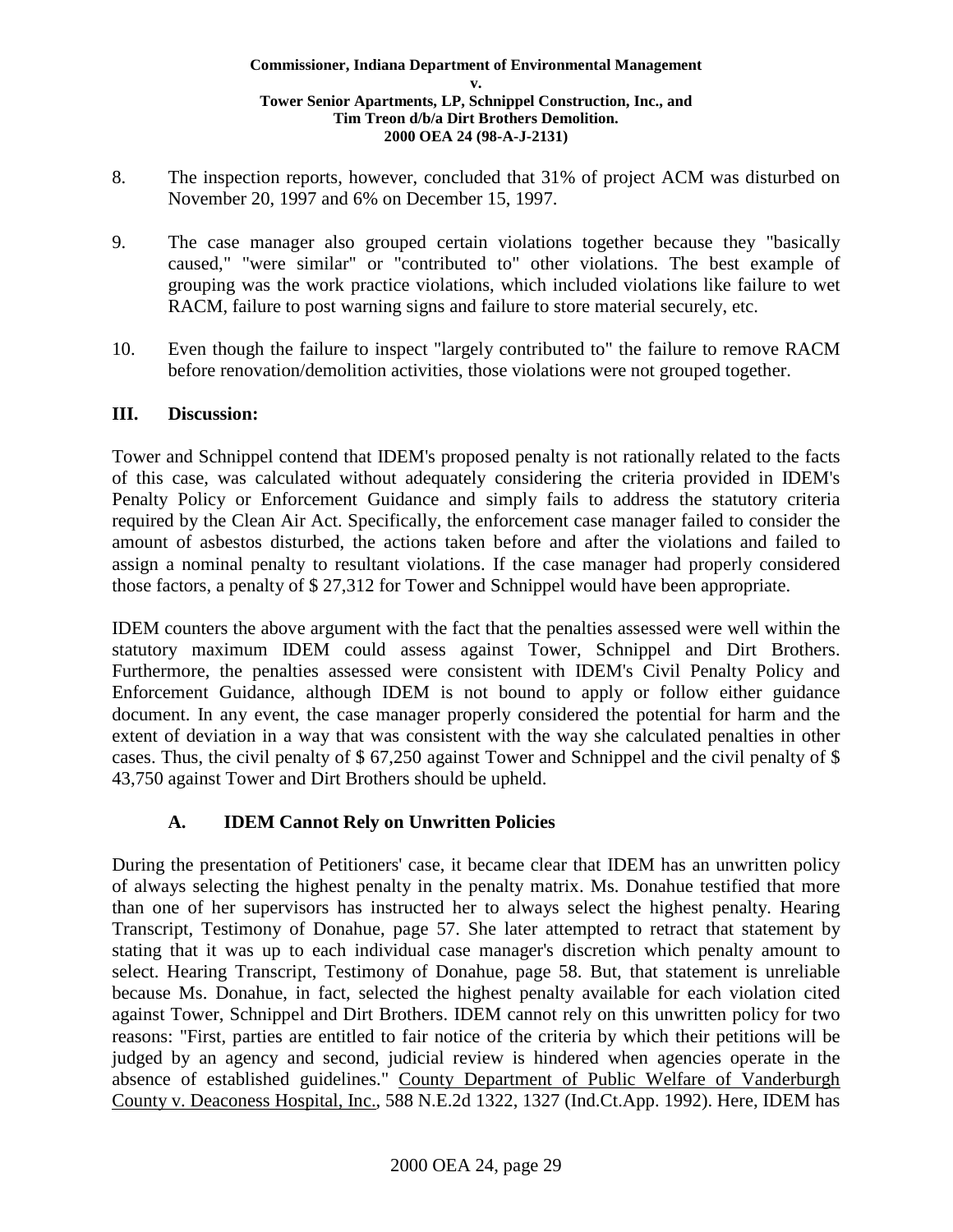published a guidance document that lead Petitioners to believe that the penalty assessed will lie within a range of possible penalties. If IDEM intends to always select the highest penalty available, then it should change its Civil Penalty Policy. In any event, Ms. Donahue incorrectly assessed the highest base penalty available against Tower, Schnippel and Dirt Brothers based on an unwritten policy. She also failed to provide an underlying reason for selecting the highest penalty amount. Additionally, because Ms. Donahue erroneously selected the highest penalty, the fact that she then increased the base penalty amount by 50% is also suspect. If factors had been considered to justify selecting the highest penalty, then the upwards adjustment would have a reasonable basis. Since that was not done, the penalties assessed against Petitioners must be adjusted downward because the highest penalty was not justified.

## **B. Enforcement Guidances Provide Rationale**

IDEM correctly notes that guidance documents do not have the force and effect of law. IDEM incorrectly notes, however, that it has the option of whether to apply a guidance document or not. Once a guidance is properly published in accordance with Indiana Code § 4-22-7-7, parties coming in contact with the agency may rely upon the representations made in the guidance as a way to gauge generally how the agency will handle their permit/dispute. To allow the agency to publish guidance documents and then not follow them--without specific reasons for doing so- runs counter to due process standards, which require an "administrative decision [to] be in accord with previously stated, ascertainable standards." Community Care Centers, Inc. v. Indiana Department of Public Welfare, 523 N.E.2d 448, 450 (Ind.Ct.App. 1988). On the other hand, when an agency has not published a guidance in accordance with Ind. Code § 4-22-7-7, a party cannot argue it relied upon those standards when coming in contact with the agency. That is the case here. IDEM's enforcement guidance documents regarding asbestos were/are unpublished. Therefore, Petitioners do not have a legitimate claim that they relied upon the enforcement guidance provisions. Those guidance documents, however, do provide foundational information, which can be used to determine whether the penalty assessed had a reasonable basis ("the action of an administrative agency is arbitrary and capricious only where there is no reasonable basis for the action." Indiana Department of Natural Resources v. Peabody Coal Company, 654 N.E.2d 289, 294 (Ind.Ct.App. 1995)).

# **(1) Grouping**

The Asbestos Demolition/Renovation Work Practice Enforcement Guidance specifically discusses the concept of "grouping," which is mentioned generally in the published Civil Penalty Policy ("separate violations may be grouped for the purpose of applying this policy . . . In general, each violation or group of violations will be considered as a separate violation for the purpose of calculating a civil penalty if it results from independent acts or compliance problems and is distinguishable from any other violation cited in the same Notice of Violation").

Page four of that enforcement guidance provides: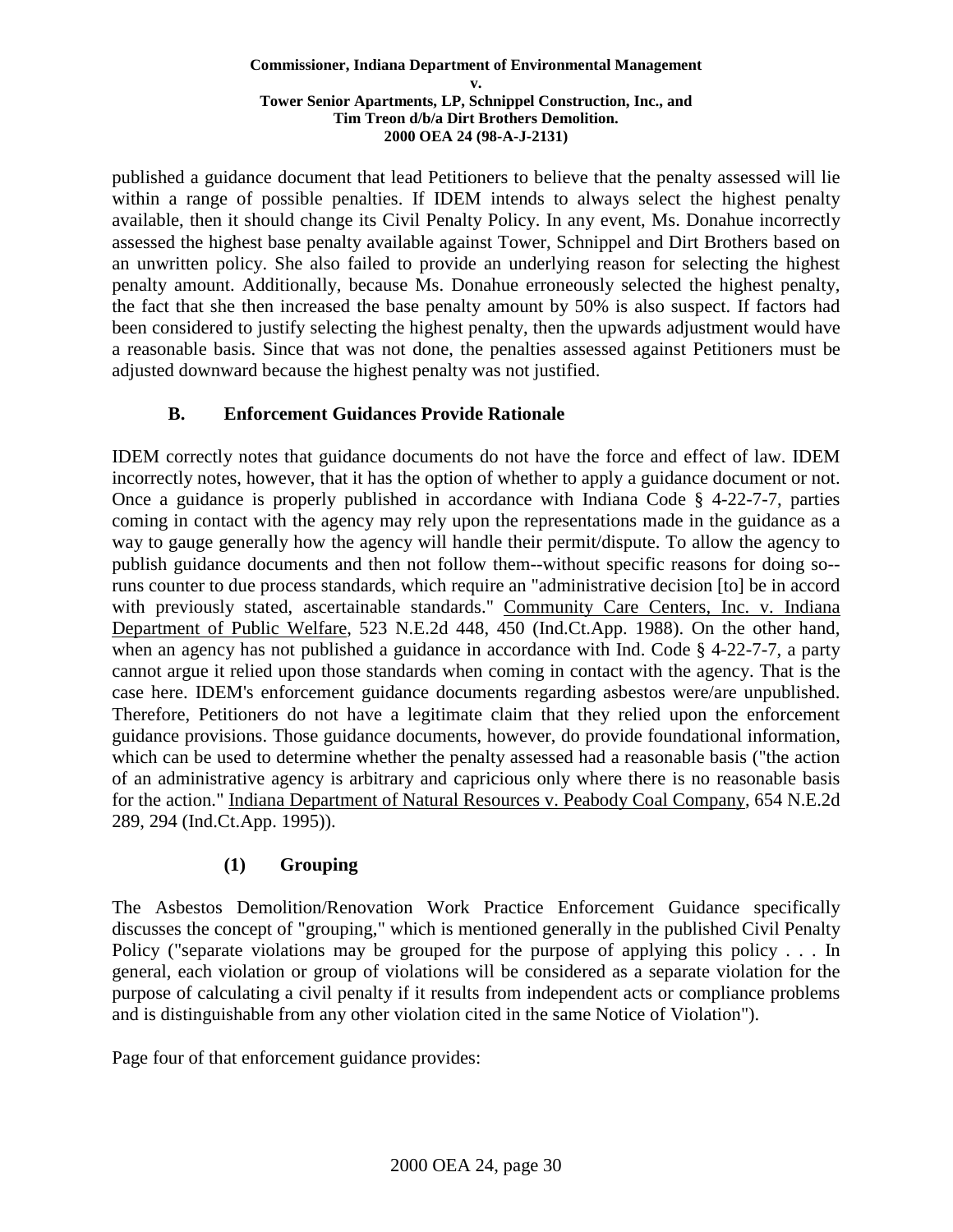There are some situations when several violations have been committed that the Civil Penalty Policy allows for grouping of violations if they result from a single act. In those cases where multiple violations have occurred, the case manager should utilize a cause and effect equation. Once the cause violation has been determined, the penalty calculation should weigh most heavily on that violation. The penalty calculations for the resultant violations should be nominal because they can be considered as part of the Extent of Deviation determination.

Considering the above, grouping is done to prevent a particular violator from being punished more than once for a violation that necessarily leads to other violations. See Hearing Transcript, Testimony of Donahue, page 98. In addition, other enforcement guidances rely on the fact that grouping will be done. See Asbestos Notification Enforcement Guidance, page 3 (failure to notify--if combined with non-compliance with other rules see "Grouping"); and Asbestos Accreditation Enforcement Guidance, page 3 (in the event that the violator was not hired for the purpose of conducting an asbestos removal project (individual property owner or small nonasbestos contractor), the accreditation violations may be grouped with the work practice violations if it is the first offense (see grouping in Demo/Reno guidance). In the event of a repeat violation, the accreditation guidance shall be applied in addition to violations of 326 IAC 14-10).

Thus, grouping is an integral part of any penalty assessment. Ms. Donahue testified that she used not only the Civil Penalty Policy but also the enforcement guidances for asbestos. Hearing Transcript, Testimony of Donahue, page 41. She also stated that the failure to inspect largely contributed to the illegal removal of asbestos. Respondent's Exhibit I and Hearing Transcript, Testimony of Donahue, page 44. *See also* Hearing Transcript, Testimony of Donahue, page 141 ("It was viewed that the failure to thoroughly inspect basically caused, you know, or could have contributed to the fact that asbestos was subsequently removed"). While not willing to admit it, Ms. Donahue's statements lead to the conclusion that she viewed the failure to inspect as the "cause violation." That being so, it is hard to understand why she did not group the violations cited against Tower and Schnippel on November 20, 1997. It is even more troubling that the failure to notify was assessed a separate penalty even though the enforcement guidance specifically recommends grouping when the failure to notify occurs with other non-compliance violations. Ms. Donahue gave no explanation for the departure from the rationale in the enforcement guidance. Because the enforcement guidance sets out a reasonable scheme for assessing penalties when multiple violations stem from a single cause violation, the penalty assessed against Tower and Schnippel on November 20, 1997 must be adjusted.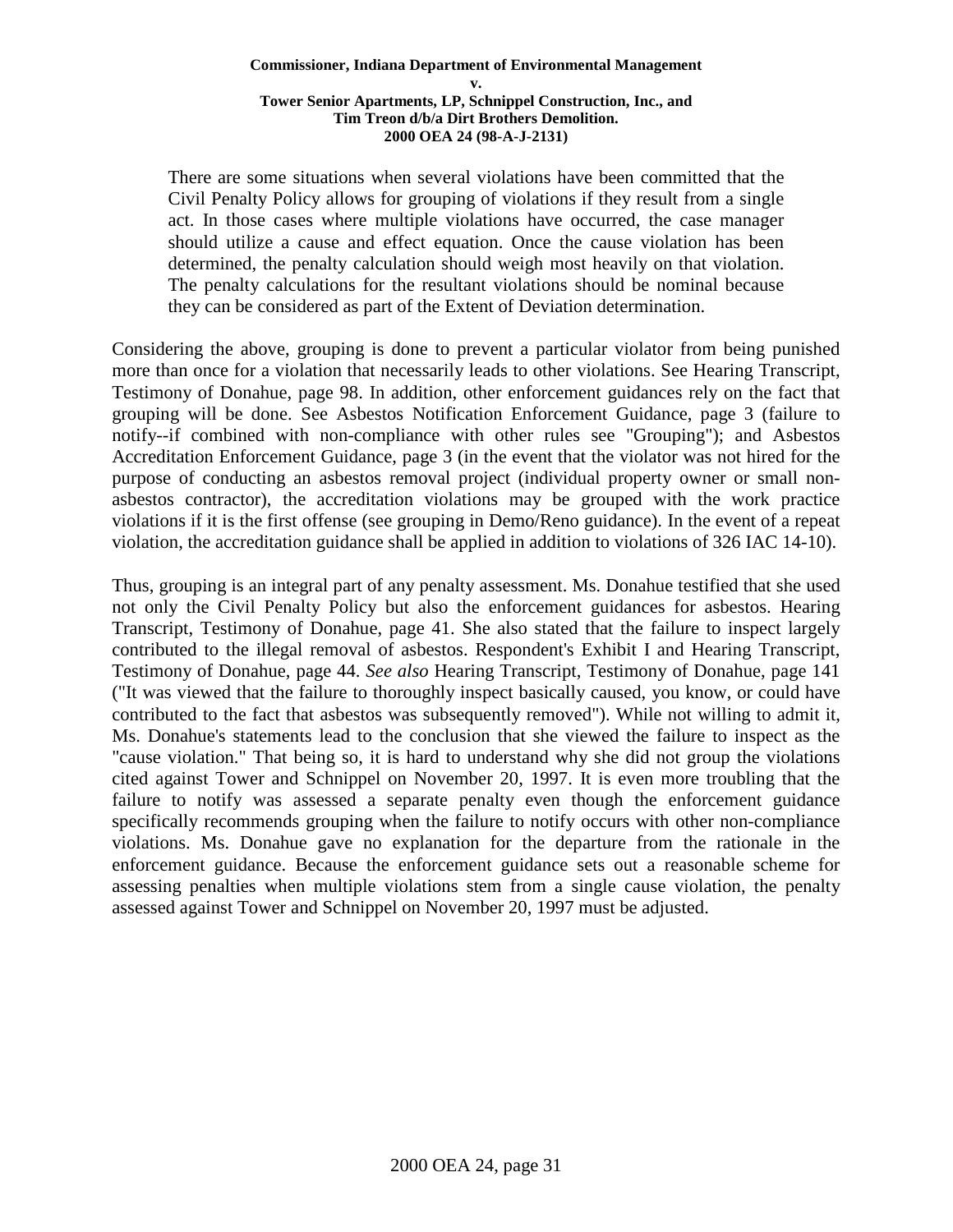## **(2) Project ACM**

While Ms. Donahue properly considered the fact that the asbestos disturbed was dry, friable and close to a public place, she ignored the enforcement guidance's rationale for assessing potential for harm and extent of deviation. The Asbestos Demolition/Renovation Work Practice Enforcement Guidance considers work practice violations that disturb more than 260 linear feet of asbestos as a major potential for harm. It is a moderate potential for harm if less than 260 linear feet of asbestos is disturbed. These cutoffs were established based on the Indiana Air Pollution Control Board's determination that projects of that size or larger pose a greater need for inspection and pose a greater likelihood for potential exposure. Respondent's Exhibit N, page 2. Furthermore, the extent of deviation is dependent on how much of the total project ACM is in violation. If 50% or more is in violation, then it is a major extent of deviation. If between 25% to 40% is in violation, then it is a moderate extent of deviation and if 25% or less, then it is a minor extent of deviation. Presumably, the same logic applies for these cutoffs--larger projects need to be inspected and pose a greater potential for exposure. The guidance also states that if the amount disturbed cannot be determined, then other factors should be considered.

In this case, the air inspectors specifically determined the amount of asbestos disturbed and IDEM was granted a partial summary judgment on those amounts. The inspectors concluded that on November 20, 1997, 31% of the total was removed or disturbed. And, on December 15, 1997, 6% of the total was removed or disturbed. Additionally, the enforcement guidance defines project ACM as "the amount of ACM that has been stripped or removed at the time that the violation is discovered." Respondent's Exhibit N, page 3. The person in the best position to determine project ACM was the air inspector who observed the premises and cited Tower, Schnippel and Dirt Brothers. Ms. Donahue, nevertheless, chose to define for herself project ACM and concluded differently about the total amount disturbed. Hearing Transcript, Testimony of Donahue, page 140. Her definition and conclusion, however, simply do not make sense and served only to artificially inflate the amount of penalty that could be assessed. Furthermore, Ms. Donahue time and again stated she relied upon the inspectors' observations and conclusions. Hearing Transcript, Testimony of Donahue, pages 12, 34, 50, 66 and 87. Thus, there is no reason why the inspectors' conclusions about project ACM should be discarded now. For this reason, the base penalty must be adjusted.

## **C. Penalty Adjustment**

Based on the Civil Penalty Policy and the rationale behind the Enforcement Guidance for Asbestos, the penalties against Tower, Schnippel and Dirt Brothers must be adjusted in the following manner: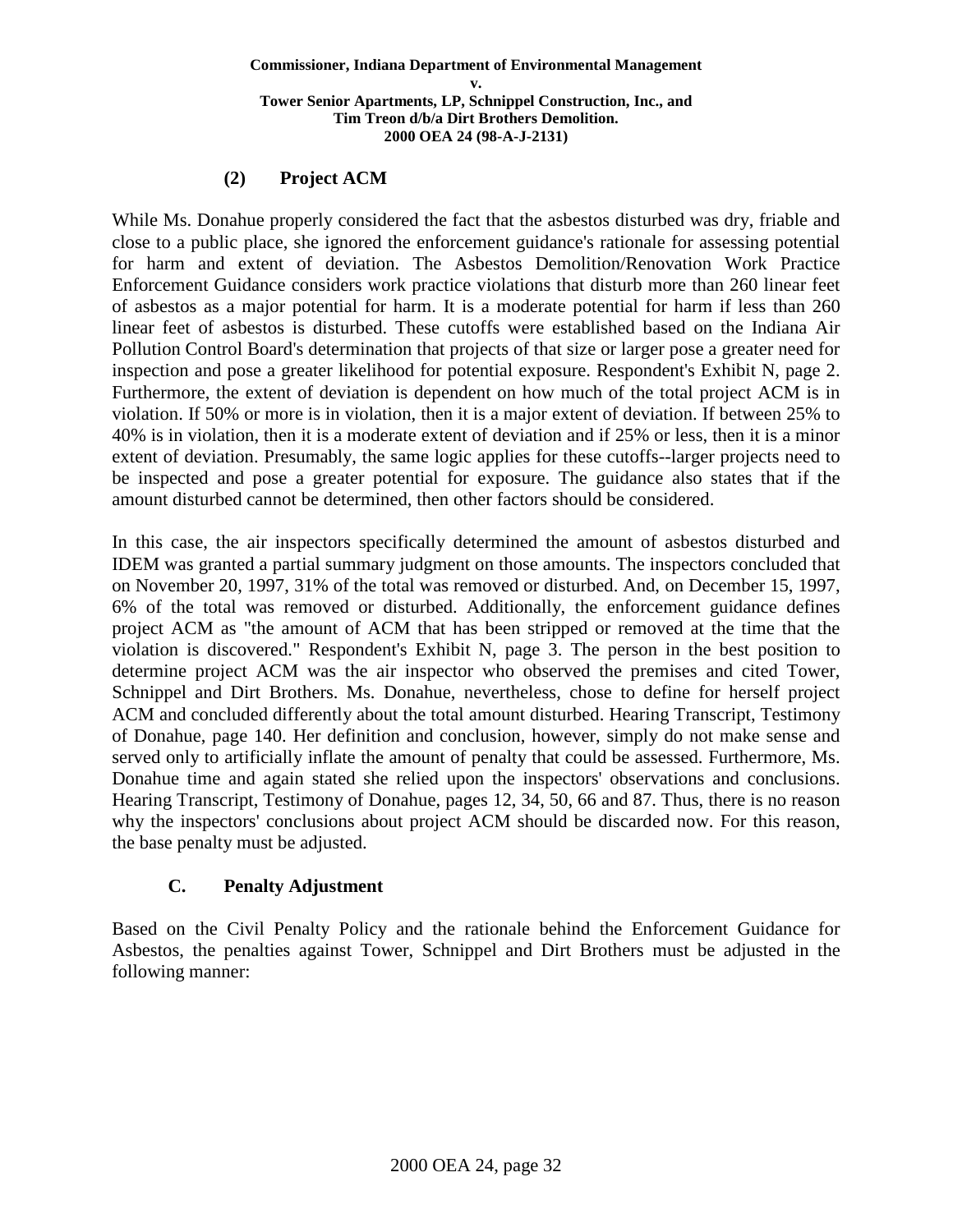### **(1) Tower and Schnippel's November 20, 1997 violations:**

The failure to thoroughly inspect (326 IAC 14-10-1) should be grouped with the failure to notify (326 IAC 14-10-3) and the failure to remove RACM before demolition/renovation activities (326 IAC 14-10-4(1)). Alone, the failure to thoroughly inspect would warrant a major potential for harm because more than 260 linear feet were disturbed and a moderate extent of deviation because it was between 25% and 49% of the project ACM. But, including the failure to notify and the failure to remove warrants a major extent of deviation. Because IDEM's unwritten policy of always selecting the highest penalty amount is arbitrary, factors like how cooperative the parties were and how quickly the situation was corrected should be considered. For a major potential for harm and a major extent of deviation, the penalty range is \$ 25,000 to \$ 20,000. Since the inspectors noted that the parties were extremely cooperative and quickly corrected the situation by hiring SSI, the lowest amount should be selected. For November 20, 1997, the penalty against Tower and Schnippel should be \$ 20,000.00

## **(2) Tower and Schnippel December 15, 1997 violation:**

The failure to remove RACM before demolition/renovation activities is moderate potential for harm because less than 260 linear feet was disturbed and minor extent of deviation because it was less than 25% of the project ACM. The penalty range for that violation is \$ 7,500 to \$ 5,000. Once again, giving no effect to the policy of selecting the highest penalty but also recognizing that this is the second time Tower and Schnippel are cited for the same violation, the highest penalty should be selected, without an upwards adjustment. The penalty amount for Tower and Schnippel for the December 15, 1997 violation should be \$7,500.

## **(3) Tower and Dirt Brothers November 20, 1997 violations:**

Here, the work practice violations were properly grouped with the accreditation violations for a major potential for harm and major extent of deviation. But, the highest penalty amount was again selected. Because the parties were cooperative and quickly corrected the situation on November 20, 1997, the lowest penalty amount in the range should have been selected. The penalty for Tower and Dirt Brothers for the November 20, 1997 should be \$ 20,000.

## **(4) Tower and Dirt Brothers December 15, 1997 violations:**

For this day of violations, the work practice violations were improperly grouped with the accreditation violations. The Enforcement Guidance gives a "break" to first-time violators. This makes sense and gives the parties the benefit of the doubt. Conversely, this is the second time Tower and Dirt Brothers are cited for the exact same violations. Thus, only the work practice violations should be grouped. Based on the amount disturbed and the project ACM, the work practice violations warrant a moderate potential for harm and a minor extent of deviation. Because this is the second time for the same violations, the highest amount in the penalty matrix is warranted, which is \$ 7,500. For the second accreditation violation against Tower, the potential for harm is major because it implemented a project without accreditation. The extent of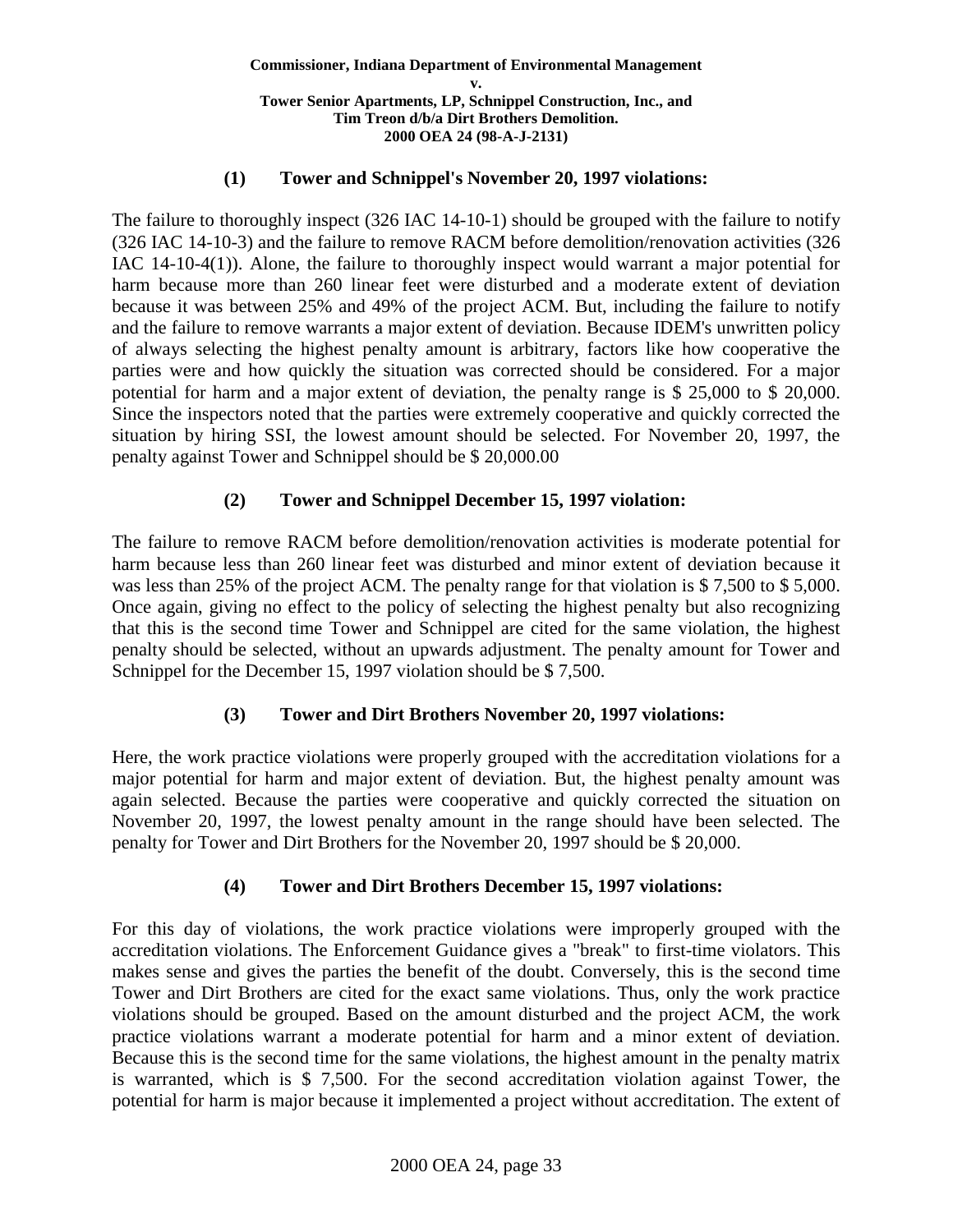deviation is also major because Tower failed to meet a substantial portion of the regulatory requirements. Tower did work quickly to have SSI complete the asbestos removal project, but it is the same violation within a month, which warrants a penalty in the middle of the range. The penalty for Tower's second accreditation violation should be \$ 22,500. For the second accreditation violation against Dirt Brothers, the potential for harm is minor because Dirt Brothers was the "worker" carrying out the project, while primary control lies with the owner or operator. The extent of deviation is major because a substantial portion of the regulations were not followed. The penalty for Dirt Brother's second accreditation violation warrants the highest penalty in the matrix, which should be \$ 5,000.

## **IV. Conclusions of Law:**

The Administrative Law Judge, based on the foregoing Findings of Fact and Discussion, concludes as a matter of law that IDEM arbitrarily selected the highest penalty in the civil penalty matrix using an unwritten policy and without a factual basis. Furthermore, IDEM also acted arbitrarily when it gave no explanation for its departure from the rationale used in the unpublished enforcement guidance documents, which provide a reasonable basis for grouping violations and considering project ACM in violation.

## **V. Order:**

The Administrative Law Judge recommends that the penalty assessed against Tower and Schnippel should be adjusted to a total of \$ 27,500.00 in accordance with the analysis in subparagraphs (1) and (2). The penalty assessed against Tower and Dirt Brothers should be adjusted to a total of \$ 27,500.00 in accordance with the analysis in subparagraphs (3) and (4). And, that Tower should be assessed individually with a penalty of \$ 22,500.00 and Dirt Brothers assessed individually with a penalty of \$ 5,000.00. The total penalty assessed for this case should be \$ 82,500.00.

## **VI. Appeal Rights:**

You are hereby notified that pursuant to  $\S$  4-21.5-3-29, you have the right to appeal the Recommended Order of the Administrative Law Judge. In order to do so, you must object in a writing that does the following:

- (1) specifies which portions of the Recommended Order you object to;
- (2) specifies which portions of the administrative record supports the objection(s); and
- (3) is filed with the ultimate authority responsible for reviewing the order within fifteen (15) days. Objections should be sent to:

Wayne E. Penrod, Chief Administrative Law Judge Office of Environmental Adjudication 150 West Market Street, Suite 618 Indianapolis, IN 46204